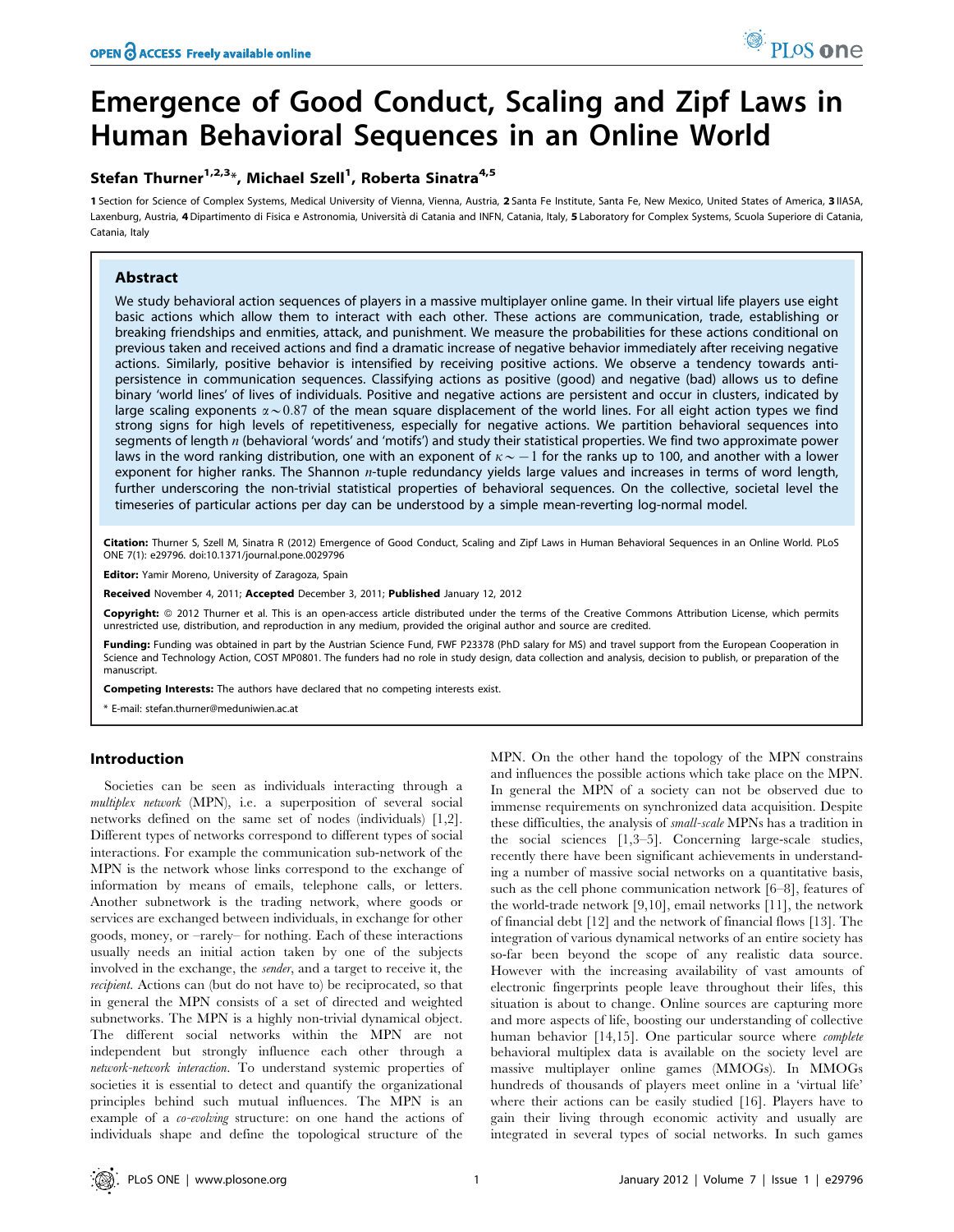communication networks, friendship and enmity networks have been studied, initially as separated entities [17,18]. In [2] trading, aggression and punishment networks have been added to the analysis and first measurements on mutual network-network influences were reported.

In this paper we do not focus on the full MPN but on the dynamics (actions) taking place on its nodes. We report on the nature of sequences of human behavioral actions in a virtual universe of a MMOG. There sequential behavioral data is available on the scale of an entire society, which is in general impossible to obtain. The unique data of the online game Pardus [19] allows to unambiguously track all actions of all players over long time periods. We focus on the stream of eight types of actions which are translated into an 8-letter alphabet. This code of actions of individual players is then analyzed by means of standard timeseries approaches as have been used, for example, in DNA sequence analyzes [20–22].

# Materials and Methods

#### The game

The dataset contains practically all actions of all players of the MMOG Pardus since the game went online in 2004 [19]. Pardus is an open-ended online game with a worldwide player base of currently more than 370,000 people. Players live in a virtual, futuristic universe in which they interact with others in a multitude of ways to achieve their self-posed goals [23]. Most players engage in various economic activities typically with the (self-posed) goal to accumulate wealth and status. Social and economical decisions of players are often strongly influenced and driven by social factors such as friendship, cooperation, and conflict. Conflictual relations may result in aggressive acts such as attacks, fights, punishment, or even destruction of another player's means of production or transportation. The dataset contains longitudinal and relational data allowing for a complete and dynamical mapping of multiplex relations of the entire virtual society, over 1238 days. The behavioral data are free of 'interviewer-bias' or laboratory effects since users are not reminded of their actions being logged during playing. The longitudinal aspect of the data allows for the analysis of dynamical aspects such as the emergence and evolution of network structures. It is possible to extract multiple social relationships between a fixed set of humans [2].

The game Pardus [19] is sectioned into three independent 'universes'. Here we focus on the 'Artemis' universe, in which we recorded player actions over the first 1,238 consecutive days of the universe's existence. Communication between any two players can take place directly, by using a one-to-one, e-mail-like private messaging system, or indirectly, by meeting in built-in chat channels or online forums. For the player action sequences analyzed we focus on one-to-one interactions between players only, and discard indirect interactions such as e.g. participation in chats or forums [24]. Players can express their sympathy (distrust) toward other players by establishing so-called friendship (enmity) links. These links are only seen by the player marking another as a friend (enemy) and the respective recipient of that link. For more details on the game, see [18,19]. From all sequences of all 34,055 Artemis players who performed or received an action at least once within 1,238 days, we removed players with a life history of less than 1000 actions, leading to the set of the most active 1,758 players which are considered throughout this work. All data used in this study is fully anonymized; the authors have the written consent to publish from the legal department of the Medical University of Vienna.

## Human behavioral sequences

We consider eight different actions every player can execute at any time. These are communication (C), trade (T), setting a friendship link (F), removing an enemy link (forgiving) (X), attack (A), placing a bounty on another player (punishment) (B), removing a friendship link (D), and setting an enemy link (E). While C, T, F and X can be associated with *positive* (good) actions, A, B, D and E are hostile or *negative* (bad) actions. We classify communication as positive because only a negligible part of communication takes place between enemies [18]. Segments of action sequences of three players (146, 199 and 701) are shown in the first three lines of Fig. 1 (a).

We consider three types of sequences for any particular player. The first is the stream of  $N$  consecutive actions  $A^i = \{a_n | n = 1, \dots, N\}$  which player *i* performs during his 'life' in the game. The second sequence is the (time-ordered) stream of actions that player  $i$  receives from all the other players in the game, i.e. all the actions which are directed towards player i: We denote by  $R^i = \{r_n | n = 1, \dots, M\}$  received-action sequences. Finally, the third sequence is the time-ordered combination of player  $i$ 's actions and received-actions, which is a chronological sequence from the elements of  $A^i$  and  $R^i$  in the order of occurrence. The combined sequence we denote by  $C^i$ ; its length is  $M+N$ , see also Fig. 1 (a). The *n*th element of one of these series is denoted by  $A^i(n)$ ,  $R^i(n)$ , or  $C^i(n)$ . We do not consider the actual time between two consecutive actions which can range from milliseconds to weeks, rather we work in 'action-time'.

If we assign  $+1$  to any positive action C, T, F or X, and  $-1$  to the negative actions A, B, D and E, we can translate a sequence  $A^i$ into a symbolic binary sequence  $A_{\text{bin}}^i$ . From the cumulative sum of this sequence a 'world line' or 'random walk' for player  $i$  can be generated,  $W_{\text{good-bad}}^i(t) = \sum_{n=1}^l A_{\text{bin}}^{i}(n)$ , see Fig. 1 (b). Similarly, we define a binary sequence from the combined sequence  $C^i$ , where we assign  $+1$  to an executed action and  $-1$  to a receivedaction. This sequence we call  $C_{\text{bin}}^i$ , its cumulative sum,  $W_{\text{act-rec}}^i(t) = \sum_{n=1}^t C_{\text{bin}}^i(n)$  is the 'action-receive' random-walk or world line. Finally, we denote the number of actions which

(a) Actions

Player 146 ... A A A A A C C T E T E ...<br>Player 199 ... C A C A A F C C E A C ...<br>Player 701 ... C C C C T T T C C T C ...

Actions and received actions

Player 199 ... CAACAATFCTCCEEAC ...

 $(b)$ 

CACAAFCCEAC  $+ - + - - + + + - - +$ 

**Figure 1. Short segment of action sequences of three players,**  $A^{146}$ ,  $A^{199}$ , **and**  $A^{701}$ . (a). Some actions of players 146 and 701 are directed toward player 199. This results in a sequence of receivedactions for player 199,  $R^{199} = {\cdots} ATTCE \cdots$ . The combined sequence of actions (originated from - and directed to) player 199,  $C^{199}$ , is shown in the last line; red letters mark actions from others directed to player 199. (b) Schematic illustration showing the definition of a binary walk in 'good-bad' action space (good-bad 'world line'). A positive action (C, T, F or X) means an upward move, a negative action (A, B, D and E) is a downward move. Good people have rising world-lines. doi:10.1371/journal.pone.0029796.g001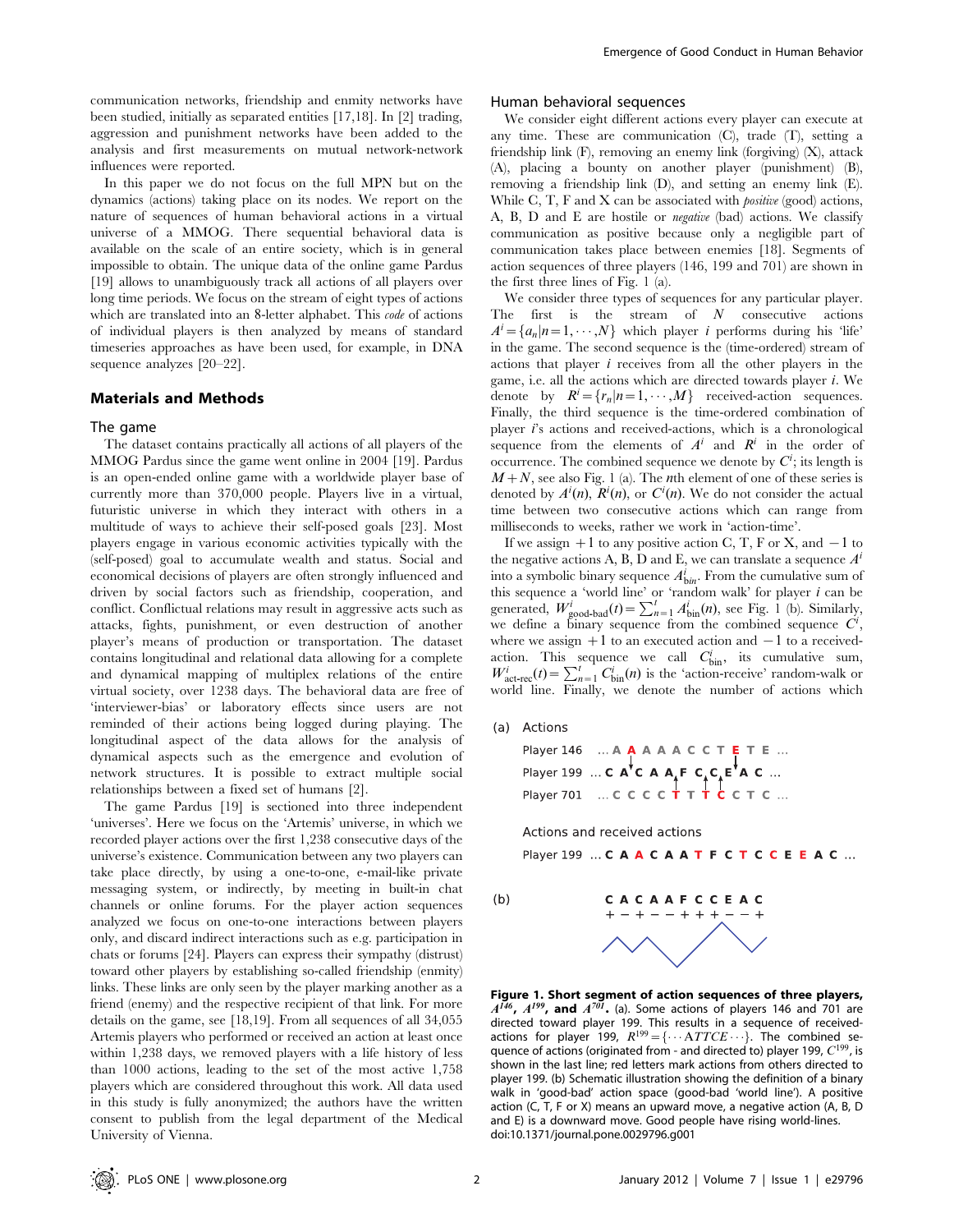Table 1. First row: total number of actions by all players (with at least 1000 actions) in the Artemis universe of the Pardus game.

|                            | D      | в     | A       | Е        | Е        |           |         | x       |
|----------------------------|--------|-------|---------|----------|----------|-----------|---------|---------|
| $\sum_{d=1}^{1238} N_Y(d)$ | 26,471 | 9,914 | 558,905 | 64,444   | 82,941   | 5,607,060 | 393,250 | 20,165  |
| l mean                     | 0.002  | 0.001 | 0.004   | $-0.002$ | $-0.002$ | 0.000     | 0.003   | 0.002   |
| std                        | 1.13   | 0.79  | 0.54    | 0.64     | 0.35     | 0.12      | 0.28    | 0.94    |
| skew                       | 0.12   | 0.26  | 0.35    | 0.08     | 0.23     | 0.11      | 1.00    | $-0.01$ |
| kurtosis                   | 3.35   | 3.84  | 6.23    | 3.67     | 3.41     | 3.76      | 13.89   | 3.72    |

Further rows: first 4 moments of  $r_Y(d)$ , the distribution of the log-increments of the  $N_Y$  processes (see text). Approximate log-normality is indicated. The large values of kurtosis for  $T$  and  $A$  result from a few extreme outliers.

doi:10.1371/journal.pone.0029796.t001

occurred during a day in the game by  $N_Y(d)$ , where d indicates the day and  $Y$  stands for one of the eight actions.

## Results

The number of occurrences of the various actions of all players over the entire time period is summarized in Tab. 1 (first line). Communication is the most dominant action, followed by attacks and trading which are each about an order of magnitude less frequent. The daily number of all communications, trades and attacks,  $N_C(d)$ ,  $N_T(d)$  and  $N_A(d)$  is shown in Fig. 2 (a), (b) and (c), respectively. These processes are reverting around a mean,  $R<sub>Y</sub>$ . All processes of actions show an approximate Gaussian statistic of its log-increments,  $r_Y(d) = \log \frac{N_Y(d)}{N_Y(d-1)}$ . The first 4 moments of the  $r<sub>Y</sub>$  series are listed in Tab. 1. The relatively large kurtosis for T and A results from a few extreme outliers. The distribution of logincrements for the  $N_C$ ,  $N_T$  and  $N_A$  timeseries are shown in Fig. 2 (d). The lines are Gaussians for the respective mean and standard deviation from Tab. 1. As maybe the simplest mean-reverting model with approximate log-normal distributions, we propose

$$
N_Y(d) = N_Y(d-1)^{\rho_Y} e^{\xi(d)} R_Y^{(1-\rho_Y)},\tag{1}
$$

where  $\rho_Y$  is the mean reversion coefficient,  $\zeta(d)$  is a realization of a zero mean Gaussian random number with standard deviation  $\sigma_Y$ , and  $R_Y$  is the value to which the process  $N_Y(t)$  reverts to.  $\sigma$  is given by the third line in Tab. 1. Note that this is an AR(1) process (Ornstein-Uhlenbeck process in discrete time) in logarithmic variables.

#### Transition probabilities

With  $p(Y|Z)$  we denote the probability that an action of type Y follows an action of type  $Z$  in the behavioral sequence of a player. Y and Z stand for any of the eight actions, executed or received (received is indicated by a subscript  $r$ ). In Fig. 3 (a) the transition probability matrix  $p(Y|Z)$  is shown. The y axis of the matrix indicates the action (or received-action) happening at a time  $t$ , the probabilities for the actions (or received-actions) that immediately follow are given in the corresponding horizontal place.

This transition matrix specifies to which extent an action or a received action of a player is influenced by the action that was done or received at the previous time-step. In fact, if the behavioral sequences of players had no correlations, i.e. the probability of an action, received or executed, is independent of the history of the player's actions, the transition probability  $p(Y|Z)$  simply is  $p(Y)$ , i.e. to the probability that an action or received action  $Y$  occurs in the sequence is determined by its relative frequency only. Therefore, deviations of the ratio  $\frac{p(Y|Z)}{p(Y)}$ 



Figure 2. Timeseries of the daily number of (a) trades, (b) attacks, (c) communications in the first 1238 days in the game. Clearly a mean reverting tendency of three processes can be seen. (d) Simulation of a model timeseries, Eq. (1), with  $\rho$  = 0.94. We use the values from the  $N_C$  timeseries,  $R=4000$ , and standard deviation  $\sigma$  = 0.12. Compare with the actual  $N_C$  in (c). The free parameter in the model is  $\rho$ . Parameters are from Tab. 1. Mean reversion and lognormality motivate the model presented in Eq. (1). (e) The distributions of log-increments  $r_Y$  of the processes and the model. All follow approximate Gaussian distribution functions. doi:10.1371/journal.pone.0029796.g002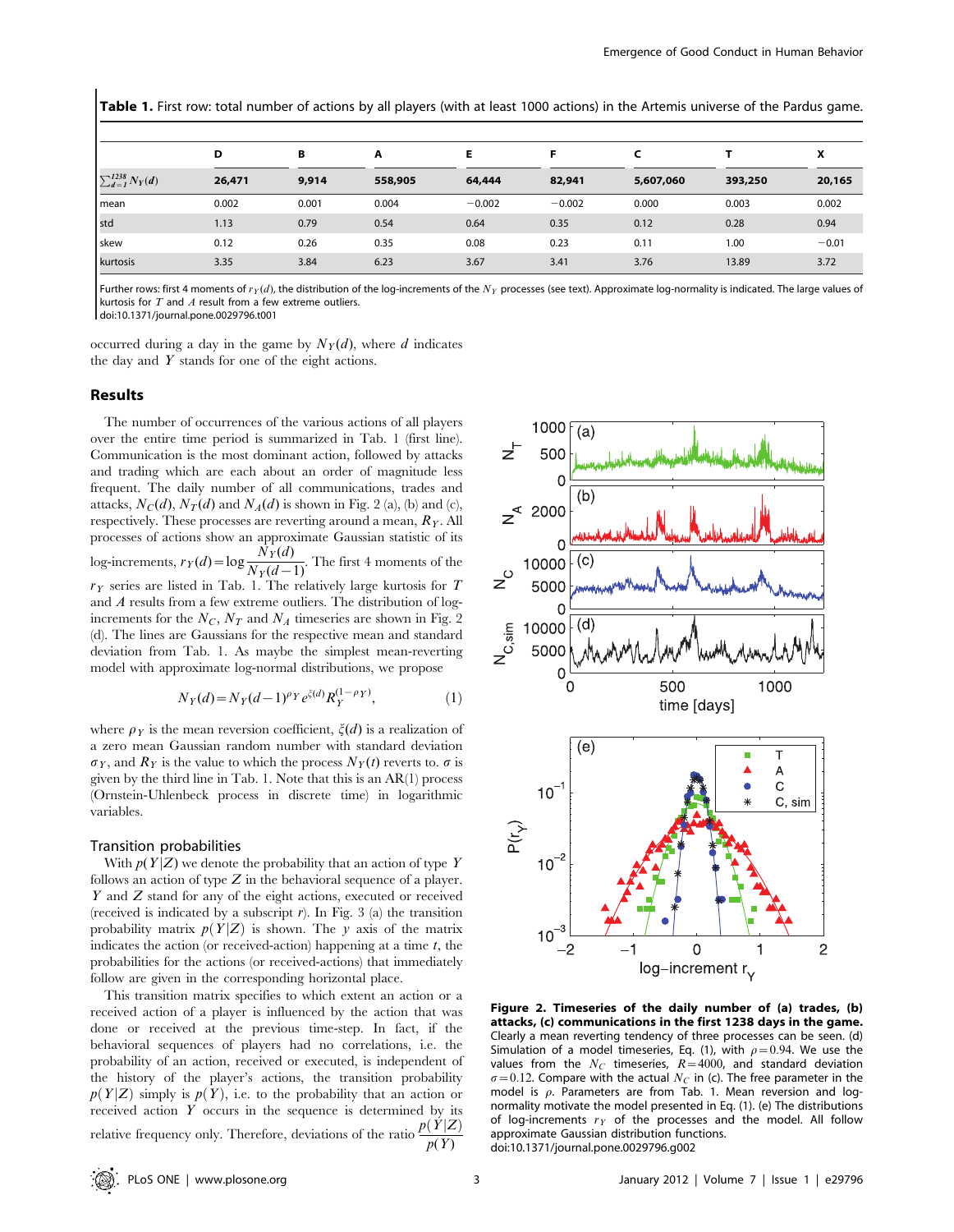

Figure 3. Transition probabilities  $p(Y|Z)$  for actions (and received-actions) Y at a time  $t+1$ , given that a specific action  $Z$  was executed or received in the previous time-step  $t$ . (a). Received-actions are indicated by a subscript  $r$ . Normalization is such that rows add up to one. The large values in the diagonal signal that human actions are highly clustered or repetitive. Large values for  $C\rightarrow C_r$ and  $C_r \rightarrow C$  reveal that communication is a tendentially anti-persistent activity – it is more likely to receive a message after one sent a message and vice versa, than to send or to receive two consecutive messages. (b) The ratio  $\frac{p(Y|Z)}{p(Y)}$ , shows the influence of an action  $Z$  at a previous time-

step t on a following action Y at a time  $t+1$ , where Y and Z can be positive or negative actions, executed or received (received actions are indicated by the subscript  $r$ ). In brackets, we report the Z-score (significance in number of standard deviations) in respect to a sample of 100 randomized versions of the dataset. The cases for which the transition probability is significantly higher (lower) than expected in uncorrelated sequences are highlighted in red (green). Receiving a positive action after performing a positive action is highly overrepresented, and vice versa. Performing (receiving) a negative action after performing (receiving) another negative one is also highly overrepresented. Performing a negative action has no influence on receiving a negative action next. All other combinations are strongly under-represented, for example after performing a negative action it is very unlikely to perform a positive action with respect to the uncorrelated case.

doi:10.1371/journal.pone.0029796.g003

from 1 indicate correlations in sequences. In Fig. 3 (b) we report the values of  $\frac{p(Y|Z)}{p(Y)}$  for actions and received actions (received actions are indicated with the subscript  $r$ ) classified only according to their positive  $(+)$  or negative  $(-)$  connotation. In brackets we report the Z-score with respect to the uncorrelated case. We find that the probability to perform a good action is significantly higher if at the previous time-step a positive action has been received. Similarly, it is more likely that a player is the target of a positive action if at the previous time-step he executed a positive action.

Conversely, it is highly unlikely that after a good action, executed or received, a player acts negatively or is the target of a negative action. Instead, in the case a player acts negatively, it is most likely that he will perform another negative action at the following timestep, while it is highly improbable that the following action, executed or received, will be positive. Finally, in the case a negative action is received, it is likely that another negative action will be received at the following time-step, while all other possible actions and received actions are under-represented. The high statistical significance of the cases  $P(-|{-})$  and  $P(-|{-})$  hints toward a high persistence of negative actions in the players' behavior, see below.

Another finding is obtained by considering only pairs of received actions followed by performed actions. This approach allows to quantify the influence of received actions on the performed actions of players. For these pairs we measure a probability of 0:02 of performing a negative action after a received positive action. This value is significantly lower compared to the probability of 0:10 obtained for randomly reshuffled sequences. Similarly, we measure a probability of 0:27 of performing a negative action after a received negative action. Note that this result is not in contrast with the values in Fig. 3 (b), since only pairs made up of received actions and performed actions are taken into account. Our results agree with a recent study where the emotional content of posts in online forums was analyzed similarly [24].

# World lines

The world lines  $W_{\text{good-bad}}^i$  of good-bad action sequences are shown in Fig. 4 (a), the action-reaction world lines in Fig. 4 (b). As a simple measure to characterize these world lines we define the slope  $k$  of the line connecting the origin of the world line to its end point (last action of the player). A slope of  $k=1(-1)$  in the goodbad world lines  $W_{\text{good-bad}}$  indicates that the player performed only positive (negative) actions. The slope  $k^i$  is an approximate measure of 'altruism' for player i. The histogram of the slopes for all players is shown in Fig. 4 (b), separated into good (blue) and bad (red) players, i.e. players who have performed more good than bad actions and vice versa. The mean and standard deviation of slopes of good, bad, and all players are  $\vec{k}^{\text{good}} = 0.81 \pm 0.19$ ,<br>  $\vec{k}^{\text{bad}} = -0.40 + 0.28$  and  $\vec{k}^{\text{all}} = 0.76 + 0.31$ , respectively. Simulat- $\bar{k}^{\text{bad}} = -0.40 \pm 0.28$ , and  $\bar{k}^{\text{all}} = 0.76 \pm 0.31$ , respectively. Simulated random walks with the same probability 0:90 of performing a positive action yield a much lower variation,  $\bar{k}^{\text{sim}} = 0.81 \pm 0.01$ , pointing at an inherent heterogeneity of human behavior. For the combined action–received-action world line  $W_{\text{act-rec}}$  the slope is a measure of how well a person is integrated in her social environment. If  $k=1$  the person only acts and receives no input, she is 'isolated' but dominant. If the slope is  $k=-1$  the person is driven by the actions of others and does never act nor react. The histogram of slopes for all players is shown in Fig. 4 (e). Most players are well within the  $\pm 45$  degree cone. Mean and standard deviation of slopes of good, bad, and all players are  $\bar{k}^{\text{good}} = 0.02 \pm 0.10, \quad \bar{k}^{\text{bad}} = 0.30 \pm 0.19, \quad \text{and} \quad \bar{k}^{\text{all}} = 0.04 \pm 0.12,$ respectively. Bad players are tendentially dominant, i.e. they perform significantly more actions than they receive. Simulated random walks with equal probabilities for up and down moves for a sample of the same sequence lengths, we find again a much narrower distribution with slope  $\bar{k}^{\text{sim}} = 0.00 \pm 0.01$ .

As a second measure we use the mean square displacement of world lines to quantify the persistence of action sequences,

$$
M^{2}(\tau) = \langle \Delta W(\tau) - \langle \Delta W(\tau) \rangle \rangle^{2} \propto \tau^{2\alpha}, \tag{2}
$$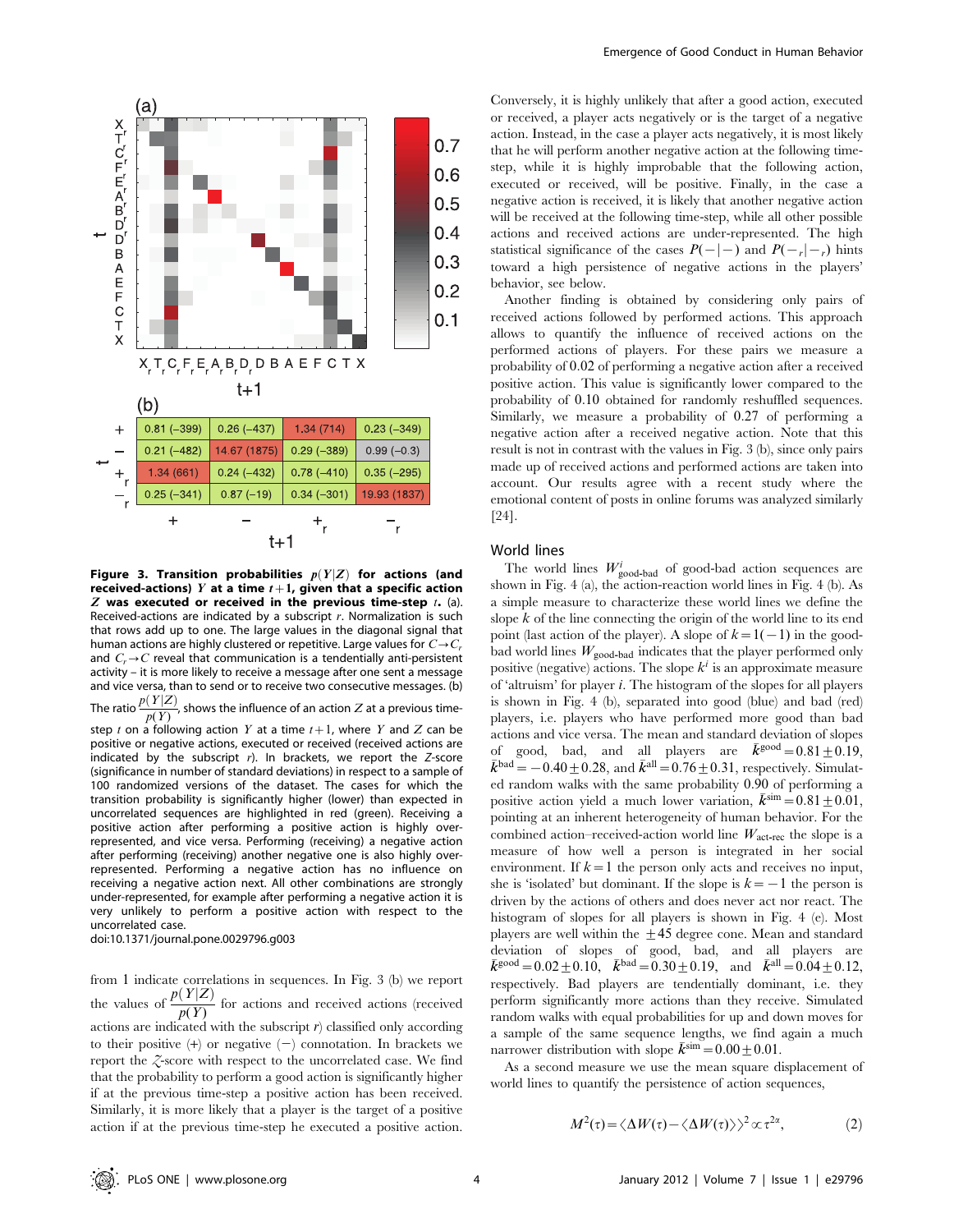

Figure 4. World lines of good-bad action random walks of the 1,758 most active players (a), distribution of their slopes  $k$  (b), and of their scaling exponents  $\alpha$  (c). By definition, players who perform more good (bad) than bad (good) actions have the endpoints of their world lines above (below) 0 in (a) and only fall into the  $k>0$  ( $k<0$ ) category in (b). (d) World lines of action-received random walks, (e) distribution of their slopes  $k$  and (f) of their scaling exponents  $\alpha$ . The inset in (d) shows only the world lines of bad players. These players are typically dominant, i.e. they perform significantly more actions than they receive. In total the players perform many more good than bad actions and are strongly persistent with good as well as with bad behavior, see (c), i.e. actions of the same type are likely to be repeated. doi:10.1371/journal.pone.0029796.g004

where  $\Delta W(\tau) \equiv W(t+\tau) - W(t)$  and  $\langle . \rangle$  is the average over all t. The asymptotic behavior of  $M(\tau)$  yields information about the 'persistence' of a world line.  $M(\tau) \propto \tau^{\frac{1}{2}}$  is the pure diffusion case,  $M(\tau) \propto \tau^{\alpha}$  with scaling exponent  $\alpha \neq \frac{1}{2}$  indicates persistence for  $\alpha > \frac{1}{2}$  $\frac{1}{2}$ , and anti-persistence for  $\alpha < \frac{1}{2}$  $\frac{1}{2}$ . Persistence means that the probability of making an up(down) move at time  $t+1$  is larger(less) than  $p=1/2$ , if the move at time t was an up move. For calculating the exponents  $\alpha$  we use a fit range of  $\tau$  between 5 and 100. We checked from the mean square displacement of single world lines that this fit range is indeed reasonable.

The histogram of exponents  $\alpha$  for the good-bad random walk, separated into good (blue) and bad (red) players, is shown in Fig. 4 (c), for the action–received-action world line in (f). In the first case strongly persistent behavior is obvious, in the second there is a slight tendency towards persistence. Mean and standard deviation for the good-bad world lines are  $\alpha_{\text{good-bad}}=0.87\pm0.06$ , for the action-received actions  $\alpha_{\text{act-rec}} = 0.59 \pm 0.10$ . Simulated sequences of random walks have – as expected by definition – an exponent of  $\alpha_{\text{rnd}} = 0.5$ , again with a very small standard deviation of about 0:02. Figure 4 (a) also indicates that the lifetime of players who use negative actions frequently is short. The average lifetime for players with a slope  $k<0$  is  $2528 \pm 1856$  actions, compared to players with a slope  $k>0$  with 3909 $\pm$ 4559 actions. The average lifetime of the whole sample of players is  $3849 \pm 4484$  actions.

## Motifs, Entropy and Zipf law

By considering all the sequences of actions  $A<sup>i</sup>$  of all possible players  $i$ , we have an ensemble which allows to perform a motif analysis [25]. We define a *n*-string as a subsequence of *n*  contiguous actions. An  $n$ -motif is an  $n$ -string which appears in the sequences with a probability higher than expected, after lowerorder correlations have been properly removed.

Across the entire ensemble,  $8^n$  different *n*-strings can appear, each of them occurring with a different probability. The frequency, or observed probability, of each  $n$ -string can be compared to its expected probability of occurrence, which can be estimated on the basis of the observed probability of lower order strings, i.e. on the frequency of  $(n-1)$ -strings. For example, the expected probability of occurrence of a 2-string  $(A_t, A_{t+1})$  is estimated as the product of the observed probability of the single actions  $A_t$  and  $A_{t+1}$ ,  $p^{\exp}(A_t, A_{t+1}) = p^{\text{obs}}(A_t)p^{\text{obs}}(A_{t+1})$ . Similarly, the probability of a 3-string  $(A_t, A_{t+1}, A_{t+2})$  to occur can be estimated as  $p^{\exp}(A_{t},A_{t+1},A_{t+2})=p^{\text{obs}}(A_{t},A_{t+1})p^{\text{obs}}(A_{t+2}|A_{t+1}),$ where  $p^{\text{obs}}(A_{t+2}|A_{t+1})$  is the conditional probability to have action  $A_{t+2}$  following action  $A_{t+1}$ . By definition of conditional probability, one has  $p^{\text{obs}}(A_{t+2}|A_{t+1}) = \frac{p^{\text{obs}}(A_{t+1},A_{t+2})}{p^{\text{obs}}(A_{t+1})}$  (see [25] for details). A  $n$ -motif in the ensemble is then defined as a  $n$ -string whose observed probability of occurrence is significantly higher than its expected probability.

We computed the observed and expected probabilities  $p^{\text{obs}}$  and  $p^{\text{exp}}$  for all  $8^2$  = 64 2-strings and for all  $8^3 = 512$  3-strings, focusing on those *n*-strings with the highest ratio  $\frac{p^{obs}}{p^{exp}}$ . Higher orders are statistically not feasible due to combinatorial explosion. We find that the 2-motifs in the sequences of actions  $A$  are clusters of same letters: BB, DD, XX, EE, FF, AA with ratios  $\frac{p(\text{obs})}{p(\text{exp})} \approx 169$ , 136, 117, 31, 15, 10, respectively. This observation is consistent with the previous first-order observation that actions cluster. The most significant 3-motifs however are (with two exceptions) palin-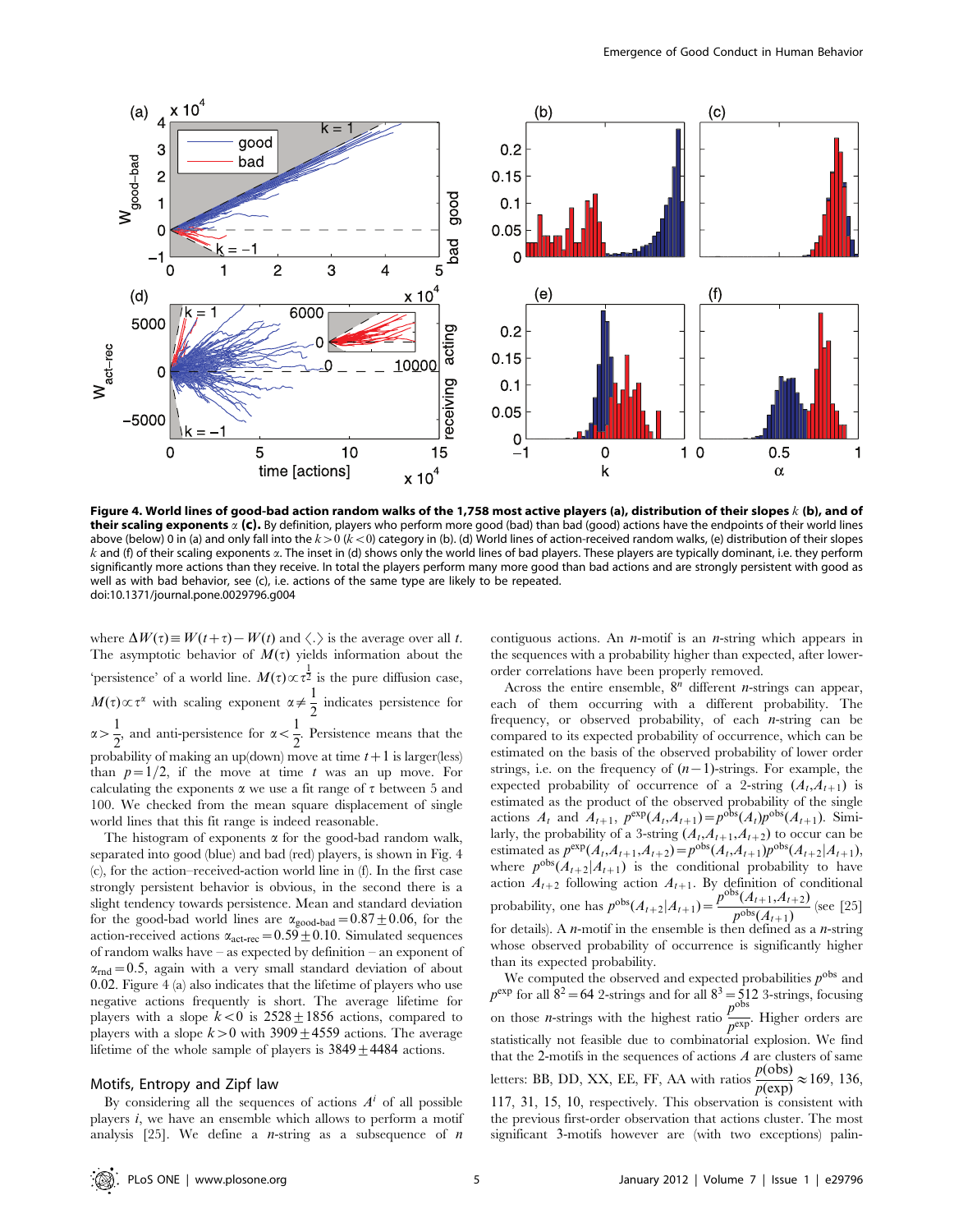

Figure 5. Rank ordered probability distribution of 1 to 6 letter **words.** Slopes of  $\kappa$  = -1 and  $\kappa$  = -1.5 are indicated for reference. The inset shows the Shannon  $n$ -tuple redundancy as a function of word length  $n$ .

doi:10.1371/journal.pone.0029796.g005

dromes: EAX, DAF, DCD, DAD, BGB, BFB, with ratios  $\frac{p(\text{obs})}{p(\text{exp})} \approx 123$ , 104, 74, 62, 33, 32, respectively. The exceptions disappear when one considers actions executed on the same screen in the game as equivalent, i.e. setting or removing friends or enemies: F, D, E, X. This observation hints towards processes where single actions of one type tend to disrupt a flow of actions of another type.

Finally, we partition the action sequences into  $n$ -strings ('words'). Fig. 5 shows the rank distribution of word occurrences of different lengths n. The distribution shows an approximate Zipf law [26] (slope of  $\kappa$  = -1) for ranks below 100. For ranks between 100 and 25,000 the scaling exponent approaches a smaller value of about  $\kappa \sim -1.5$ . The Shannon *n*-tuple redundancy (see e.g. [20– 22]) for symbol sequences composed of 8 symbols (our action types) is defined as

$$
R^{(n)} = 1 + \frac{1}{3n} \sum_{i}^{8^n} P_i^{(n)} \log_2 P_i^{(n)},
$$
\n(3)

where  $P_i^{(n)}$  is the probability of finding a specific *n*-letter word. Uncorrelated sequences yield an equi-distribution,  $P_i = 8^{-n}$ , i.e.  $R^{(n)} = 0$ . In the other extreme of only one letter being used,  $R^{(n)} = 1$ . In Fig. 5 (inset)  $R^{(n)}$  is shown as a function of sequence length n. Shannon redundancy is not a constant but increases with n This indicates that Boltzmann-Gibbs entropy might not be an extensive quantity for action sequences [27].

# Discussion

The analysis of human behavioral sequences as recorded in a massive multiplayer online game shows that communication is by

# References

1. Wasserman S, Faust K (1994) Social Network Analysis: Methods and Applications Cambridge Univ Press.

far the most dominant activity followed by aggression and trade. Communication events are about an order of magnitude more frequent than attacks and trading events, showing the importance of information exchange between humans. It is possible to understand the collective timeseries of human actions of a particular type  $(N_Y)$  with a simple mean-reverting log-normal model. On the individual level we are able to identify organizational patterns of the emergence of good overall behavior. Transition rates of actions of individuals show that positive actions strongly induces positive reactions. Negative behavior on the other hand has a high tendency of being repeated instead of being reciprocated, showing the 'propulsive' nature of negative actions. However, if we consider only reactions to negative actions, we find that negative reactions are highly over-represented. The probability of acting out negative actions is about 10 times higher if a person received a negative action at the previous timestep than if she received a positive action. The action of communication is found to be of highly reciprocal 'back-and-forth' nature. The analysis of binary timeseries of players (good-bad) shows that the behavior of almost all players is 'good' almost all the time. Negative actions are balanced to a large extent by good ones. Players with a high fraction of negative actions tend to have a significantly shorter life. This may be due to two reasons: First because they are hunted down by others and give up playing, second because they are unable to maintain a social life and quit the game because of loneliness or frustration. We interpret these findings as empirical evidence for self organization towards reciprocal, good conduct within a human society. Note that the game allows bad behavior in the same way as good behavior but the extent of punishment of bad behavior is freely decided by the players.

Behavior is highly persistent in terms of good and bad, as seen in the scaling exponent ( $\alpha \sim 0.87$ ) of the mean square displacement of the good-bad world lines. This high persistence means that good and bad actions are carried out in clusters. Similarly high levels of persistence were found in a recent study of human behavior [28]. A smaller exponent ( $\alpha \sim 0.59$ ) is found for the action–receivedaction timeseries.

Finally we split behavioral sequences of individuals into subsequences (of length 1–6) and interpret these as behavioral 'words'. In the ranking distribution of these words we find a Zipf law to about ranks of 100. For less frequent words the exponent in the rank distribution approaches a somewhat smaller exponent of about  $\kappa \sim -1.5$ . From word occurrence probabilities we further compute the Shannon  $n$ -tuple redundancy which yields relatively large values when compared for example to those of DNA sequences [20–22]. This reflects the dominance of communication over all the other actions. The n-tuple redundancy is clearly not a constant, reflecting again the non-trivial statistical structure of behavioral sequences.

# Acknowledgments

We thank Werner Bayer for compiling Pardus data.

# Author Contributions

Conceived and designed the experiments: ST MS RS. Performed the experiments: ST MS RS. Analyzed the data: ST MS RS. Contributed reagents/materials/analysis tools: ST MS RS. Wrote the paper: ST.

2. Szell M, Lambiotte R, Thurner S (2010) Multirelational organization of large-scale social networks in an online world. Proc Natl Acad Sci USA 107: 13636–13641.